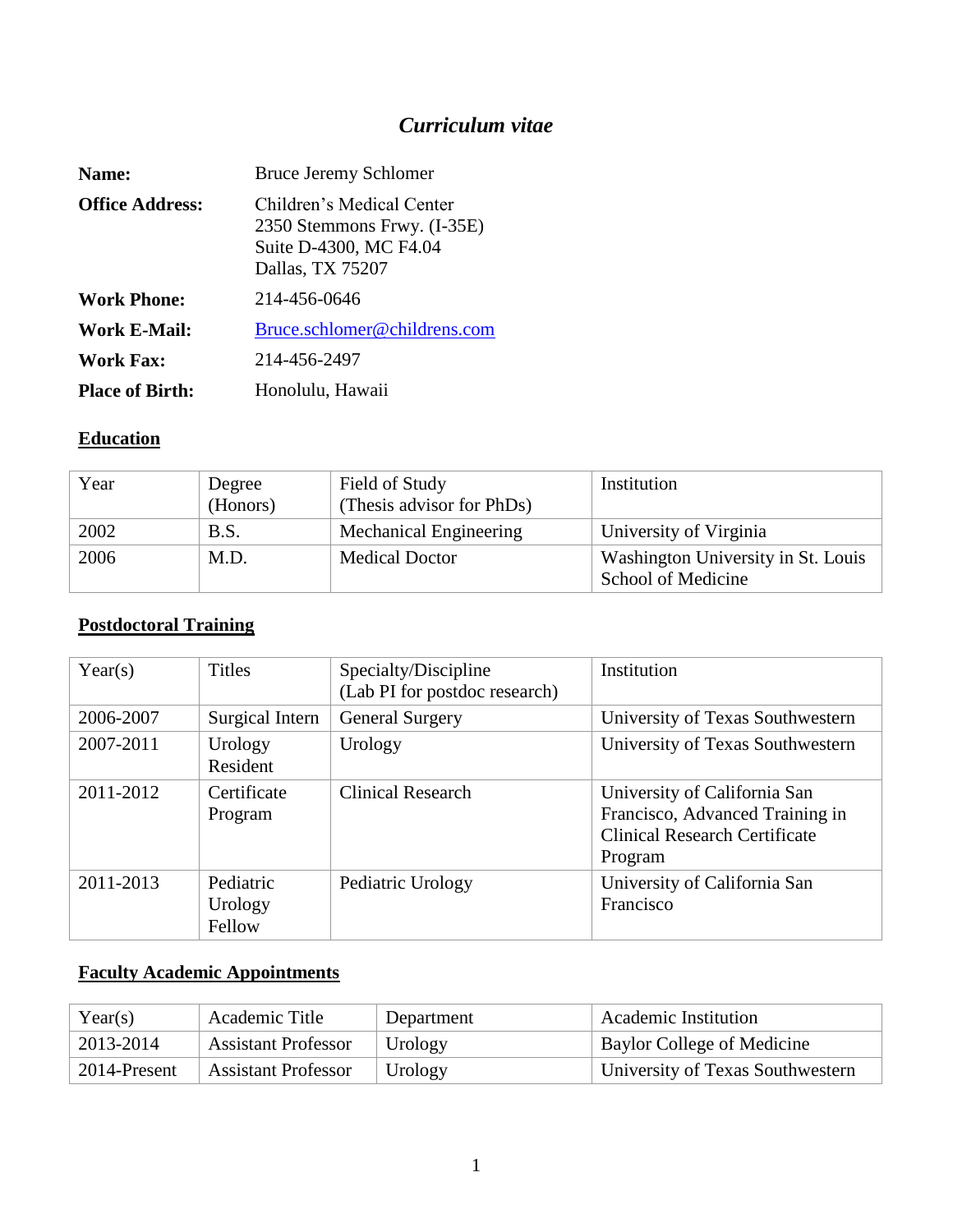## **Current Licensure and Certification**

Licensure 11/30/2012-present: Texas 2011-2013: California

Board and Other Certification

Feb 2015 Board Certified Urologist, American Board of Urology

Oct 2015 Board Certified, Pediatric Urology Subspecialty American Board of Urology

#### **Honors and Awards**

| Year | Name of Honor/Award                                         | <b>Awarding Organization</b>         |
|------|-------------------------------------------------------------|--------------------------------------|
| 2015 | Provider of the Month<br><b>Outpatient Clinics-</b><br>July | Children's Health, Dallas, TX        |
| 2002 | Outstanding<br>Mechanical<br><b>Engineering Graduate</b>    | Pi Tau Sigma, University of Virginia |
| 2000 | Engineering academic<br>honor society                       | Pi Tau Sigma, University of Virginia |
| 2000 | Engineering academic<br>honor society                       | Pi Tau Sigma, University of Virginia |
| 1998 | Valedictorian                                               | Pueblo County High School            |

#### **Grant Awards**

| Year      | Awarding<br>Organization                                                                    | Project, Principal Investigator                                                                                                                                                                                                            |
|-----------|---------------------------------------------------------------------------------------------|--------------------------------------------------------------------------------------------------------------------------------------------------------------------------------------------------------------------------------------------|
| 2012-2013 | University of<br>California San<br><b>Francisco Research</b><br><b>Allocation Committee</b> | Social media advertised survey to analyze the association of<br>untreated hypospadias and the reasons given to treat<br>hypospadias: are mild forms of hypospadias benign? A pilot<br>study using Facebook advertising. Bruce Schlomer, PI |

# **Appointments at Hospitals/Affiliated Institutions**

| <u>Past</u> |                       |                     |                           |
|-------------|-----------------------|---------------------|---------------------------|
| Year(s)     | <b>Position Title</b> | Department/Division | Institution               |
| 2013-2014   | <b>Medical Staff</b>  | Urology             | Texas Children's Hospital |
|             |                       |                     |                           |
| Current     |                       |                     |                           |
| Year(s)     | <b>Position Title</b> | Department/Division | Institution               |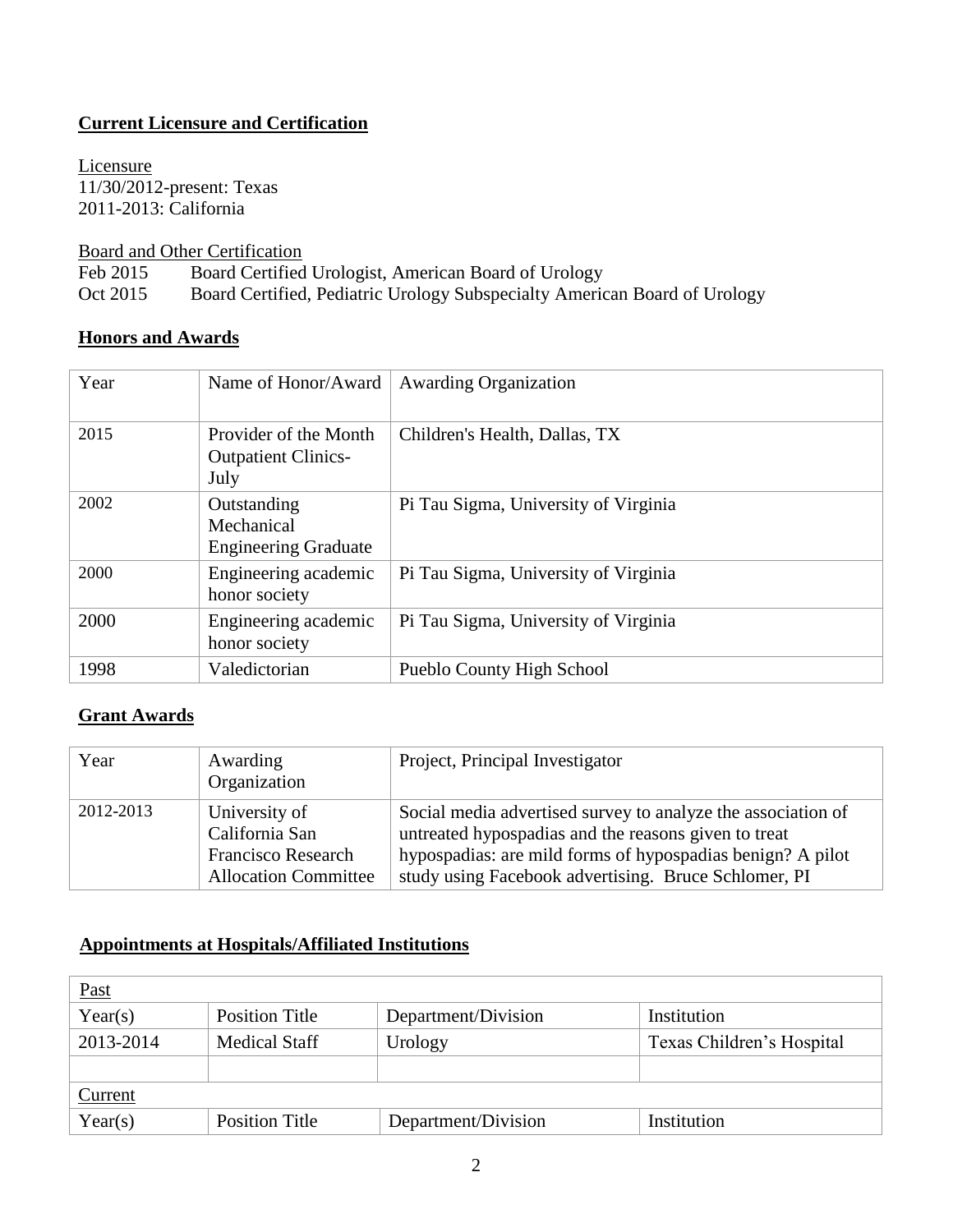| 2014-Present | <b>Medical Staff</b> | Urology | Children's Medical Center<br>Dallas |
|--------------|----------------------|---------|-------------------------------------|
| 2014-Present | <b>Medical Staff</b> | Urology | Parkland Hospital                   |
| 2014-Present | Medical Staff        | Urology | UTSW Hospitals                      |
| 2014-Present | Medical Staff        | Urology | <b>Texas Scottish Rite Hospital</b> |

## **Other Professional Positions** *[Industry, foundation, private practice]*

| Year(s) | <b>Position Title</b> | Institution |
|---------|-----------------------|-------------|
|         |                       |             |
|         |                       |             |

### **Major Administrative/Leadership Positions**

| Year(s)      | <b>Position Title</b>                                           | Institution                      |
|--------------|-----------------------------------------------------------------|----------------------------------|
| 2014-Present | Medical Director, Pediatric Urology<br><b>Satellite Clinics</b> | University of Texas Southwestern |

### **Committee Service (***Member, unless noted otherwise)*

| Year(s)                | Name of Committee                                  | Institution/Organization        |
|------------------------|----------------------------------------------------|---------------------------------|
| <b>UTSW</b>            |                                                    |                                 |
|                        |                                                    |                                 |
|                        |                                                    |                                 |
| <b>Hospital</b>        |                                                    |                                 |
| 2014                   | <b>Integrated Contact System Committee</b>         | Children's Health               |
|                        |                                                    |                                 |
| State/Regional         |                                                    |                                 |
|                        |                                                    |                                 |
|                        |                                                    |                                 |
| National/International |                                                    |                                 |
| 2013                   | Pediatric Urology Milestone's Project<br>Committee | <b>ACGME</b>                    |
| 2016                   | <b>Oral Board Review Course</b>                    | American Urological Association |
|                        |                                                    |                                 |

#### **Professional Societies**

| Dates        | Society Name, member                                     |
|--------------|----------------------------------------------------------|
| 2013-Present | Society of Pediatric Urology                             |
| 2007-Present | <b>American Urological Association</b>                   |
| 2014-Present | South Central Section of American Urological Association |
|              | <b>Committees</b>                                        |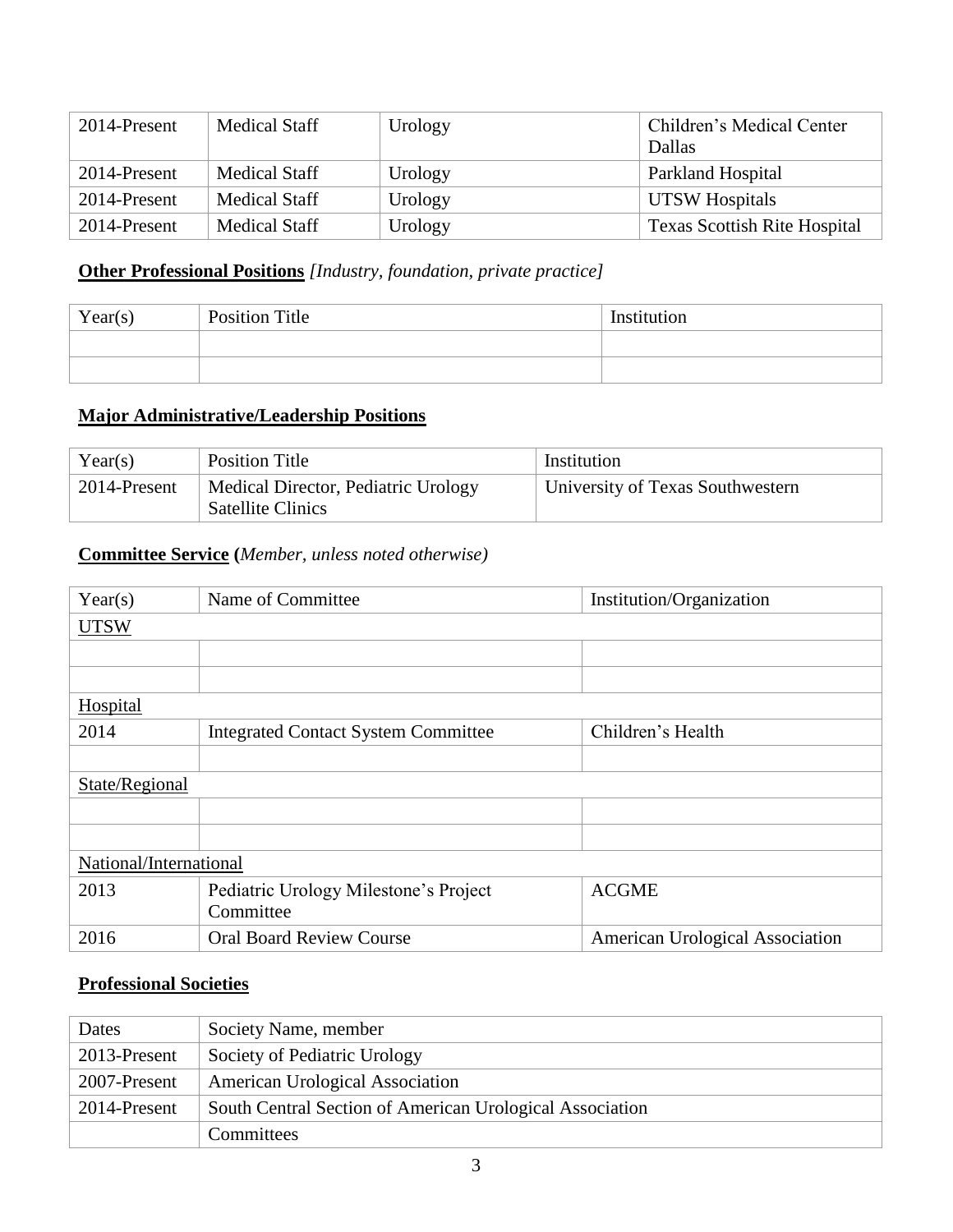## **Grant Review Activities**

| Year(s) | Name of Review Committee | Organization |
|---------|--------------------------|--------------|
|         |                          |              |
|         |                          |              |

## **Editorial Activities**

| Year(s)                 | <b>Journal Name</b>  |
|-------------------------|----------------------|
| Editor/Associate Editor |                      |
|                         |                      |
|                         |                      |
| <b>Editorial Board</b>  |                      |
|                         |                      |
|                         |                      |
| Ad Hoc Reviewer         |                      |
| 2012-Present            | Journal of Urology   |
| 2013-Present            | Urology              |
| 2014-Present            | Pediatric Nephrology |

#### **Invited Lectures**

| Year(s)         | Title                                                                       | Location                                                              |
|-----------------|-----------------------------------------------------------------------------|-----------------------------------------------------------------------|
| International   |                                                                             |                                                                       |
|                 |                                                                             |                                                                       |
|                 |                                                                             |                                                                       |
| National        |                                                                             |                                                                       |
| 2013            | Moderator: High yield topics in clinical research                           | <b>American Urological Association</b><br>annual meeting, Orlando, FL |
|                 |                                                                             |                                                                       |
| Regional/Local  |                                                                             |                                                                       |
| Nov 2013        | Imaging of the genitourinary tract from a<br>pediatric urology perspective. | Texas Children's Hospital, Houston,<br><b>TX</b>                      |
| Oct 2014        | Issues with fertility and sexuality in males with<br>spina bifida           | Children's Medical Center Plano<br>Spina Bifida Association           |
| <b>Nov 2014</b> | Disorder of Sexual Development                                              | Children's Medical Center Dallas<br>pediatric urology conference      |
| Jan 2015        | <b>RIVUR Trial Update</b>                                                   | Paul Peter's Symposium, Dallas, TX                                    |
| March 2015      | Cryptorchidism Guidelines                                                   | <b>Urological Association of Physician</b><br>Assistants; Austin, TX  |
| April 2015      | Pediatric Urology for Primary Care Physicians                               | Children's Health Haltalin Seminar;                                   |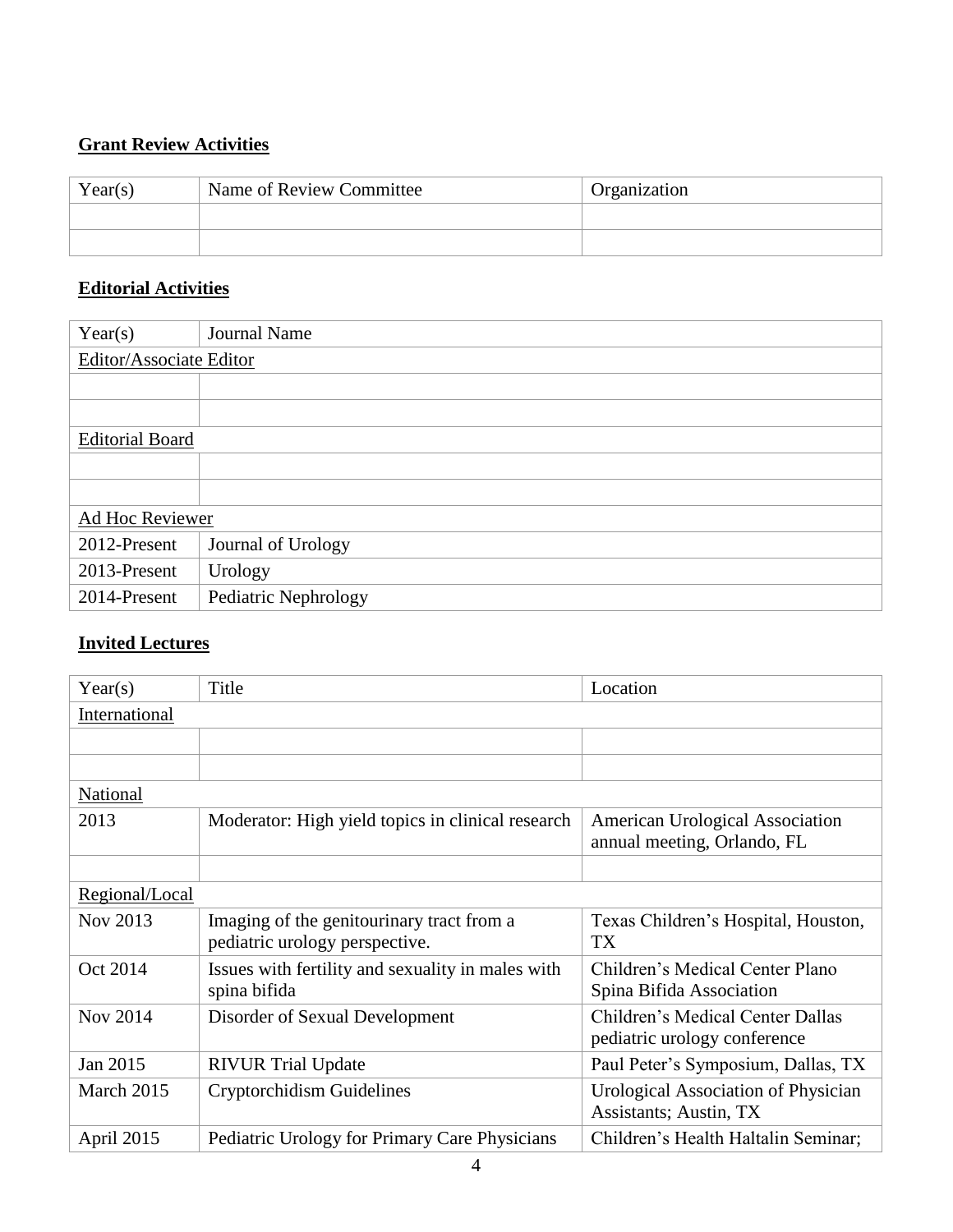|                  |                                                                                         | Grapevine, TX;                                                       |
|------------------|-----------------------------------------------------------------------------------------|----------------------------------------------------------------------|
| July 2015        | Disorders of Sex Development                                                            | Children's Medical Center Dallas<br>pediatric urology conference     |
| November<br>2015 | Urodynamics                                                                             | Children's Medical Center Dallas<br><b>Neurosurgery Grand Rounds</b> |
| January 2016     | Antenatal hydronephrosis risk stratification and<br>evaluation: New consensus statement | Paul Peter's Symposium, Dallas, TX                                   |

### **Technological and Other Scientific Innovations**

| Innovation                                                                         |
|------------------------------------------------------------------------------------|
| Patent, if any, pending or awarded /If described in print/on web, provide citation |

#### **Service to the Community**

| Year(s) | Role | Organization or institution |
|---------|------|-----------------------------|
|         |      |                             |

### **Bibliography**

## **Peer-Reviewed Publications**

### Original Research Articles

| 1. | Schlomer B, Figenshau RS, Yan Y, Venkatesh R, Bhayani SB. How does the radiographic size<br>of a renal mass compare with the pathologic size? Urology. 2006;68:292-5 PMID: 16904439 |
|----|-------------------------------------------------------------------------------------------------------------------------------------------------------------------------------------|
| 2. | <b>Schlomer B,</b> Figenshau RS, Yan Y, Bhayani SB. Pathological features of renal neoplasms                                                                                        |
|    | classified by size and symptomatology. Journal of Urology. 2006;176:1317-20 PMID:                                                                                                   |
|    | 16952619                                                                                                                                                                            |
| 3. | <b>Schlomer B,</b> Ho R, Sagalowsky AI, Lotan Y. Prospective validation of the clinical utility of                                                                                  |
|    | reflex fluorescence in situ hybridization assay in patients with atypical cytology for the                                                                                          |
|    | detection of urothelial carcinoma. Journal of Urology. 2010;183:62-67 PMID: 19913822                                                                                                |
| 4. | <b>Schlomer B,</b> Valadez C, Dugi D, Morey AF. Correlation of penile shaft and bulbar urethral                                                                                     |
|    | measurements: implications for artificial urinary sphincter cuff placement. Journal of Urology.                                                                                     |
|    | 2010;183:1474-78 PMID: 20171696                                                                                                                                                     |
| 5. | Raj GV, Karavadia S, Schlomer B, Arriaga Y, Lotan Y, Sagalowsky AI, Frenkel E.                                                                                                      |
|    | Contemporary utilization of perioperative cisplatin-based chemotherapy in patients with muscle                                                                                      |
|    | invasive bladder cancer. Cancer. 2011; 117(2):276-82                                                                                                                                |
| 6. | <b>Schlomer BJ</b> , Smith PJ, Barber TD, Baker LA. Nephrectomy for hypertension in pediatric                                                                                       |
|    | patients with a unilateral poorly functioning kidney: A contemporary cohort. Journal of                                                                                             |
|    | Pediatric Urology. 2011; 7(3):373-7 PMID: 21527219                                                                                                                                  |
| 7. | Smith PJ, Basravi S, Schlomer BJ, Bush NC, Brown BJ, Gingrich A, Baker LA. Comparative                                                                                              |
|    | analysis of nephrolithiasis in otherwise healthy versus medically complex gastrostomy fed                                                                                           |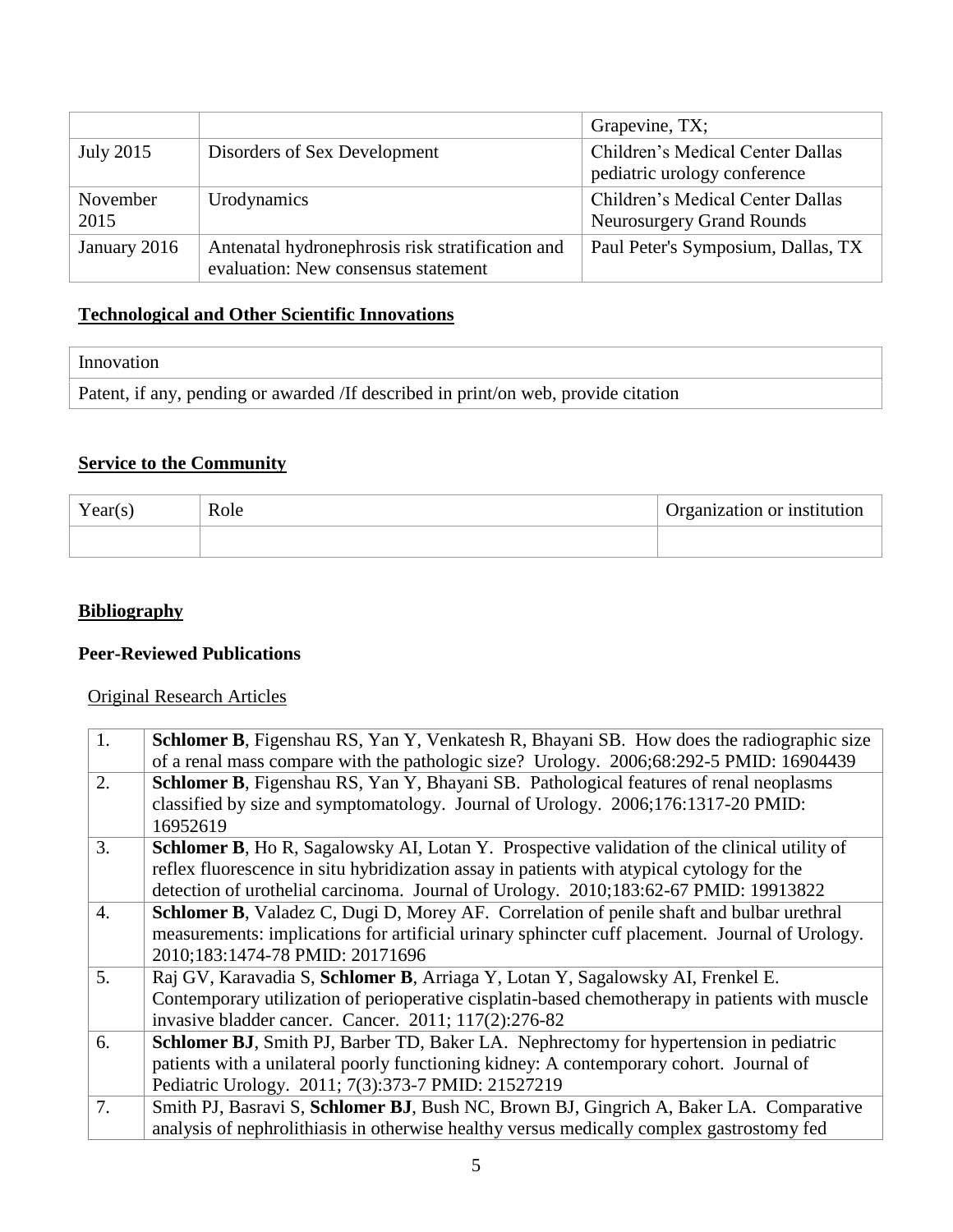|     | children. Journal of Pediatric Urology. 201; 7(3):244-7 PMID: 21527227                                          |
|-----|-----------------------------------------------------------------------------------------------------------------|
| 8.  | Youssef RF, Schlomer B, Ho R, Sagalowsky AI, Ashfaq R, Lotan Y. Role of fluorescence in                         |
|     | situ hybridization in bladder cancer surveillance of patients with negative cytology. Urologic                  |
|     | Oncology. 2012 Man-June: 30(3):273-7 PMID: 20451422                                                             |
| 9.  | Cost NG, Lubahn JD, Granberg CF, Schlomer BJ, Wickiser JE, Rakheja D, Gargollo PC, et al.                       |
|     | Oncologic outcomes of partial versus radical nephrectomy for unilateral Wilms tumor.                            |
|     | Pediatric Blood and Cancer. 2012 Jun: 58(6): 898-904 PMID: 21744482                                             |
| 10. | Blaschko SD, McAninch JW, Myers JB, Schlomer BJ, Breyer BN. Repeat Urethroplasty for                            |
|     | Failed Prior Urethral Reconstruction: Outcomes Analysis of 130 Patients. Journal of Urology.                    |
|     | 2012 Dec;188(6):2260-4 PMID: 23083654                                                                           |
| 11. | Schlomer BJ, Feretti M, Rodriguez E Jr, Blaschko S, Cunha G, Baskin LB. Sexual                                  |
|     | differentiation in the male and female mouse from day 0 to 21: a detailed and novel                             |
|     | morphometric description. Journal of Urology. 2013 Oct 190(4 Suppl): 1610-7 PMID:                               |
|     | 23473905                                                                                                        |
| 12. | Cost NG, Granberg CF, Schlomer BJ, Wickiser JE, Gargollo PC, Baker LA, Rakheja D.                               |
|     | Single institution experience with tru-cut renal mass biopsy for diagnosing wilms tumor. Urol                   |
|     | J. 2013 Winter; 10(1): 780-3. PMID: 23504682                                                                    |
| 13. | Schlomer B, Rodriguez E, Weiss D, Copp H. Parental beliefs about nocturnal enuresis causes,                     |
|     | treatments, and the need to seek professional medical care. Journal of Pediatric Urology. 2013                  |
|     | Dec: 9(6 Pt B):1043-8 PMID: 23608323                                                                            |
| 14. | Schlomer BJ, Saperston K, Baskin L. National Trends in Augmentation Cystoplasties in the                        |
|     | 2000s and Factors Associated with Patient Outcomes. Journal of Urology. 2013 Oct:                               |
| 15. | 190(4):1352-7 PMID: 23643599<br>Blaschko SD, Mahawong P, Ferretti M, Cunha TJ, Sinclair A, Wang H, Schlomer BJ, |
|     | Risbridger G, Baskin LS, Cunha GR. Analysis of the effect of estrogen/androgen perturbation                     |
|     | on penile development in transgenic and diethylstilbestrol-treated mice. Anat Rec. 2013                         |
|     | Jul:296(7): 1127-41 PMID: 23653160                                                                              |
| 16. | Schlomer BJ, Copp HL. Secondary Data Analysis of Large Data Sets in Urology: Successes                          |
|     | and Errors to Avoid. Journal of Urology. 2014 Mar: 191(3):587-96 PMID: 24140846                                 |
| 17. | Schlomer BJ, Breyer B, Copp H, Baskin L, Disandro M. Do adult men with untreated                                |
|     | hypospadias have adverse outcomes? A pilot study using a social media advertised survey. J                      |
|     | Pediatr Urol. 2014 Aug; 10(4): 672-9 PMID: 24613143                                                             |
| 18. | <b>Schlomer BJ, Copp HL. Cumulative Incidence of Outcomes and Urologic Procedures after</b>                     |
|     | Augmentation Cystoplasty. J Pediatr Urol. 2014 Dec;10(6):1043-50 PMID: 24766857                                 |
| 19. | McCann-Crosby B, Mansouri R, Dietrich JE, McCullough LB, Sutton VR, Austin EG,                                  |
|     | Schlomer BJ, Roth DR, Karaviti L, Gunn S, Hicks JM, Macias CG. State of the art review in                       |
|     | gonadal dysgenesis: Challenges in diagnosis and management. Int J Pediatr Endocrinol.                           |
|     | 2014;2014(1):4 PMID: 24731683                                                                                   |
| 20. | Chen MJ, Karaviti LP, Macias CG, Roth DR, Gunn S, Sutton VR, Schlomer B. State of the art                       |
|     | review in hypospadias: challenges in diagnosis and medical management. Pediatr Endocrinol                       |
|     | Rev. 2014 Sep;12(1):46-54. PMID: 25345085                                                                       |
| 21. | Chen MJ, Macias CG, Gunn SK, Dietrich JE, Roth DR, Schlomer BJ, Karaviti LP. Intrauterine                       |
|     | growth restriction and hypospadias: is there a connection? Int J Pediatr Endocrinol.                            |
|     | 2014;2014(1):20. PMID: 25337123                                                                                 |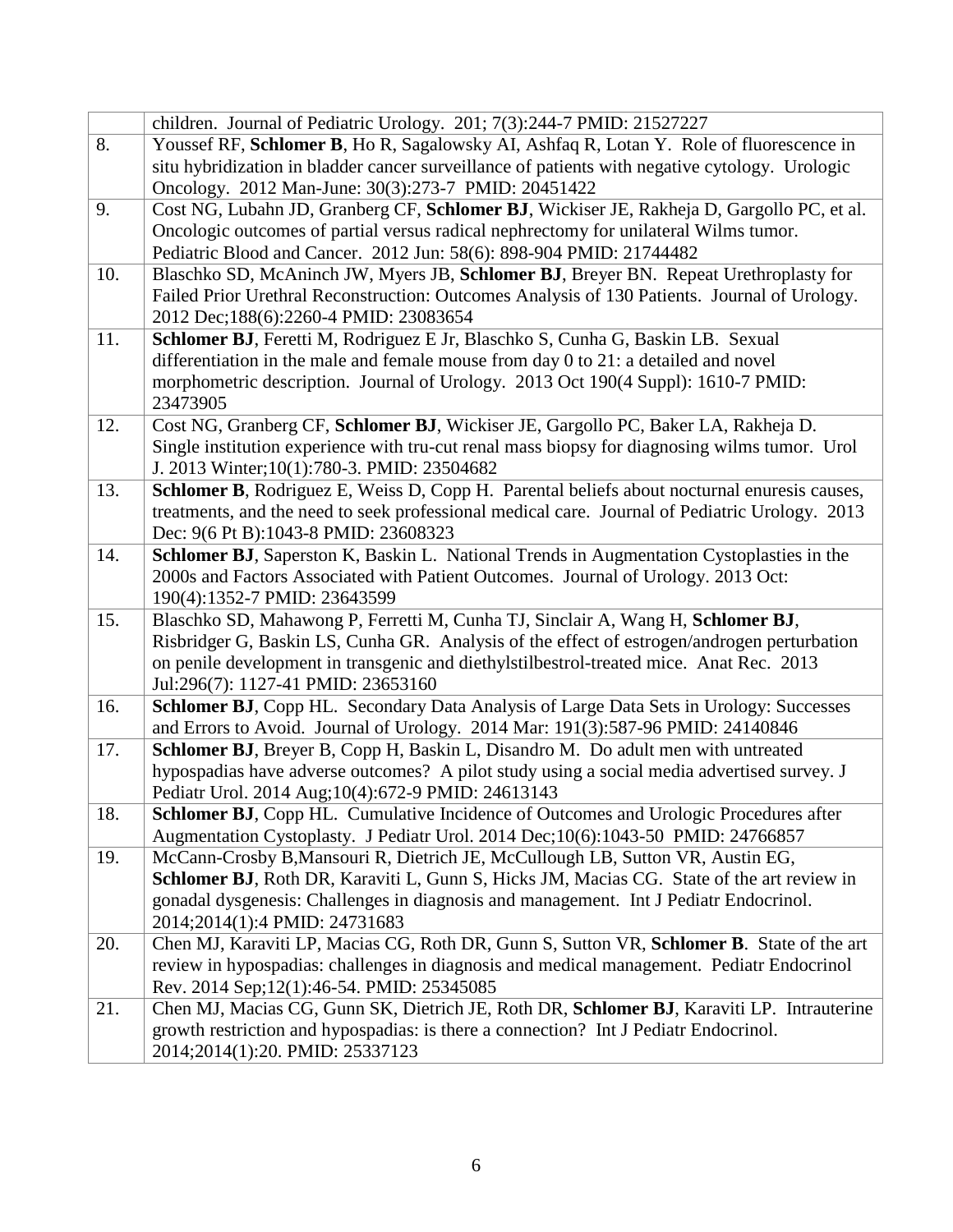| 22. | Mahawong P, Sinclair A, Li Y, Schlomer B, Rodriguez E Jr, Ferretti MM, Liu B, Baskin LS,<br>Cunha GR. Prenatal diethylstilbestrol induces malformation of the external genitalia of male<br>and female mice and persistent second-generation developmental abnormalities of the external<br>genitalia in two mouse strains. Differentiation. 2014 Sep-Oct;88(2-3):51-69. PMID: 25449352 |
|-----|-----------------------------------------------------------------------------------------------------------------------------------------------------------------------------------------------------------------------------------------------------------------------------------------------------------------------------------------------------------------------------------------|
| 23. | Mahawong P, Sinclair A, Li Y, Schlomer B, Rodriguez E Jr, Ferretti MM, Liu B, Baskin LS,                                                                                                                                                                                                                                                                                                |
|     | Cunha GR. Comparative effects of neonatal diethylstilbestrol on external genitalia development                                                                                                                                                                                                                                                                                          |
|     | in adult males of two mouse strains with differential estrogen sensitivity. Differentiation. 2014                                                                                                                                                                                                                                                                                       |
|     | Sep-Oct;88(2-3):70-83. PMID: 25449353                                                                                                                                                                                                                                                                                                                                                   |
| 24. | Schlomer B, Rodriguez E, Baskin L. OHVIRA syndrome should be redefined as ipsilateral                                                                                                                                                                                                                                                                                                   |
|     | renal anomalies: Cases of symptomatic atrophic and dysplastic kidney with ectopic ureter to                                                                                                                                                                                                                                                                                             |
|     | obstructed hemivagina. J Pediatr Urol. 2015 Apr; 11(2):77 PMID: 25797857                                                                                                                                                                                                                                                                                                                |
| 25. | Blaschko SD, Sandford MT, Schlomer BJ, Alwaal A, Yang G, Villalta JD, Wessells H,                                                                                                                                                                                                                                                                                                       |
|     | McAninch JW, Breyer BN. The incidence of erectile dysfunction after pelvic fracture urethral                                                                                                                                                                                                                                                                                            |
|     | injury: A systematic review and meta-analysis. Arab Journal of Urology. 2015 Mar; 13(1):68-                                                                                                                                                                                                                                                                                             |
|     | 74. PMID: 26019983                                                                                                                                                                                                                                                                                                                                                                      |
| 26. | Grimsby GM, Menon V, Schlomer BJ, Baker LA, Adams R, Gargollo PC, Jacobs MA. Long                                                                                                                                                                                                                                                                                                       |
|     | Term Outcomes of Bladder Neck Reconstruction without Augmentation Cystoplasty in                                                                                                                                                                                                                                                                                                        |
|     | Children. J Urol. 2016 Jan;195(1):155-61. PMID: 26173106                                                                                                                                                                                                                                                                                                                                |
| 27. | Grimsby GM, Jacobs MA, Menon V, Schlomer BJ, Gargollo PC. Perioperative and Short-Term                                                                                                                                                                                                                                                                                                  |
|     | Outcomes of Robotic vs Open Bladder Neck Procedures for Neurogenic Incontinence. J Urol.                                                                                                                                                                                                                                                                                                |
|     | 2016 Apr;195(4P1):1088-92. PMID: 26626215                                                                                                                                                                                                                                                                                                                                               |
| 28. | Menon V, Breyer B, Copp HL, Baskin L, Disandro M, Schlomer BJ. Do adult men with                                                                                                                                                                                                                                                                                                        |
|     | untreated ventral penile curvature have adverse outcomes? Journal of Pediatric Urology. 2016                                                                                                                                                                                                                                                                                            |
|     | Feb; 12(1):31 PMID: 26776946                                                                                                                                                                                                                                                                                                                                                            |
| 29. | Sheth KR, Keays M, Grimsby GM, Granberg CF, Menon VS, DaJusta DG, Ostrov L, Hill M,                                                                                                                                                                                                                                                                                                     |
|     | Sanchez E, Kuppermann D, Harrison CB, Jacobs MA, Huang R, Burgu B, Hennes H, Schlomer                                                                                                                                                                                                                                                                                                   |
|     | BJ, Baker LA. Diagnosing Testicular Torsion before Urological Consultation and Imaging:                                                                                                                                                                                                                                                                                                 |
|     | Validation of the TWIST Score. J Urol. 2016 Jun;195(6):1870-6. PMID: 26835833                                                                                                                                                                                                                                                                                                           |
| 30. | Schlomer BJ, Morey AF. Which Way for Waterproofing? Eur Urol. 2016 Aug;70(2):299-300                                                                                                                                                                                                                                                                                                    |
|     | PMID: 26947603                                                                                                                                                                                                                                                                                                                                                                          |

Reviews, Chapters, Monographs and Editorials

|    | Schlomer BJ, Copp HL. Antenatal Hydronephrosis Assessment and Management. Neoreviews        |
|----|---------------------------------------------------------------------------------------------|
|    | $14(11):e551-561$ , Nov 2013.                                                               |
| 2. | Schlomer BJ, Raj G: Section III, Algorithms. In: The 5-Minute Urology Consult. 2nd edition. |
|    | Leonard G. Gomella editor. Lippincott Williams & Wilkins, 2010.                             |
| 3. | Schlomer BJ et al: Renal Imaging: Congenital Anomalies of the Kidney and Urinary Tract. In: |
|    | Pediatric and Adolescent Urologic Imaging. Edited by Lane Palmer and Jeffrey Palmer.        |
|    | Springer, 2014, pp 155-198.                                                                 |

# Books/Textbooks

| -<br>the contract of the contract of |  |
|--------------------------------------|--|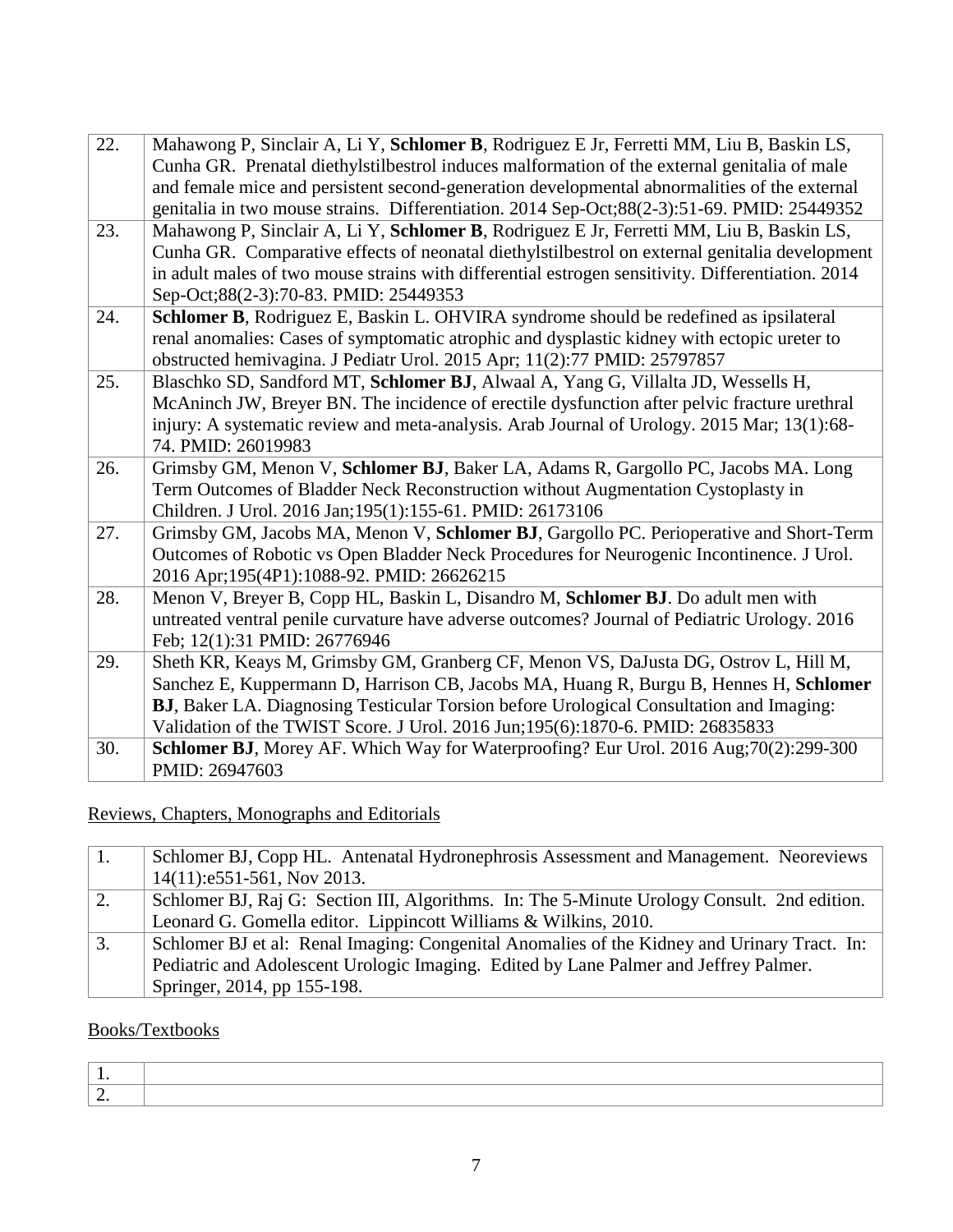# Published/Accepted Abstracts: \*=presentor

| 1.  | Bruce Schlomer*, Allen Morey. Scrotal Calcinosis. T. Leon Howard case presentation. AUA        |
|-----|------------------------------------------------------------------------------------------------|
|     | South Central Section Meeting. San Diego, CA. October 2008.                                    |
| 2.  | Bruce Schlomer*, Celeste Valadez, Daniel Dugi, Allen Morey. Correlation of Penile Girth and    |
|     | Bulbar Urethral Size: Implications for Artificial Urinary Sphincter Placement. International   |
|     | Continence Society Meeting. San Francisco, CA. October 2009.                                   |
| 3.  | Bruce Schlomer*, Celeste Valadez, Daniel Dugi, Allen Morey. Primary and Reoperative            |
|     | AdVance Sling for Post-Prostatectomy Incontinence: Lessons Learned." International             |
|     | Continence Society Meeting. San Francisco, CA. October 2009.                                   |
| 4.  | Bruce Schlomer*, Celeste Valadez, Daniel Dugi, Allen Morey. Correlation of Penile Girth and    |
|     | Bulbar Urethral Size: Implications for Artificial Urinary Sphincter Placement. AUA South       |
|     | Central Section Meeting. Scottsdale, AZ. October 2009.                                         |
| 5.  | Saumil Karavadia*, Bruce Schlomer, Richard Ho, Yull Arriaga, Arthur Sagalowsky, Yair           |
|     | Lotan, Ganesh Raj. Contemporary Utilization of Perioperative Cisplatin-based Chemotherapy      |
|     | in Patients with Muscle-invasive Bladder Cancer. AUA South Central Section Meeting.            |
|     | Scottsdale, AZ. October 2009.                                                                  |
| 6.  | Bruce Schlomer, Rachel Jerome, Sunshine Murray*, Rachel Haverkorn, Phillippe Zimmern.          |
|     | Secondary Autologous Fascia Slings Fare More Poorly than Primary Slings. Society for           |
|     | Urodynamics and Female Urology Meeting. St. Petersburg, FL. February 2010.                     |
| 7.  | Bruce Schlomer*, Paul Smith, Theodore Barber, Linda Baker. Nephrectomy for hypertension        |
|     | in pediatric patients with unilateral renal parenchymal disease: a contemporary cohort. 1st    |
|     | World Congress of Pediatric Urology. San Francisco, CA. May 2010.                              |
| 8.  | Paul Smith*, Bruce Schlomer, Theodore Barber, Linda Baker. Identification of risk factors for  |
|     | nephrolithiasis in gastrostomy fed children. 1st World Congress of Pediatric Urology. San      |
|     | Francisco, CA. May 2010.                                                                       |
| 9.  | Daniel DaJusta*, Bruce Schlomer, Sean McAdams, Rong Huang, Assem Shukla, Linda Baker.          |
|     | Pediatric extracorporeal shock wave lithotripsy (ESWL) outcomes can be predicted by stone      |
|     | radiodensity and size. 1st World Congress of Pediatric Urology. San Francisco, CA. May         |
|     | 2010.                                                                                          |
| 10. | Ryan Terlicki*, Matthew Steele, Celeste Valadez, Bruce Schlomer, Allen Morey. Postoperative    |
|     | imaging is unnecessary after anastomotic urethroplasty. American Urological Association        |
|     | Annual Meeting. San Franscisco, CA. May-June 2010.                                             |
| 11. | Nicholas Cost*, Jessica Lubahn, Heidi Penn, Candace Granberg, Bruce Schlomer, Jonathan         |
|     | Wiskiser, et al. Oncologic outcomes of partial (PN) versus radical nephrectomy (RN) for        |
|     | unilateral wilms tumor (UWT). American Urological Association Annual Meeting.                  |
|     | Washington D.C., May 2011.                                                                     |
| 12. | Bruce Schlomer*, Kara Saperston, Sarah Blaschko, Laurence Baskin. Trends in Augmentation       |
|     | Cystoplasty in the 2000s and Factors Associated with Outcomes. AUA Western Section             |
|     | Annual Meeting. Waikoloa Village, Hawaii. October 2012.                                        |
| 13. | Bruce Schlomer*, Esequiel Rodriguez, Neal Patel, Dana Weiss, Hillary Copp. Parental beliefs    |
|     | about nocturnal enuresis: causes, treatments, and whether a provider can help. American        |
|     | Urological Association Annual Meeting. Atlanta, GA. May 2012.                                  |
| 14. | Bruce Schlomer*, Max Feretti, Esequiel Rodriguez, Gerald Cunha, Laurence Baskin. Sexual        |
|     | differentiation in male mouse from day 0 to 10: a detailed and novel morphometric description. |
|     | American Urological Association Annual Meeting. Atlanta, GA. May 2012.                         |
| 15. | Bruce Schlomer*, Max Feretti, Esequiel Rodriguez, Gerald Cunha, Laurence Baskin. Sexual        |
|     | Differentiation From Day 0 to 10 In the Male and Female Mouse: A Detailed Morphometric         |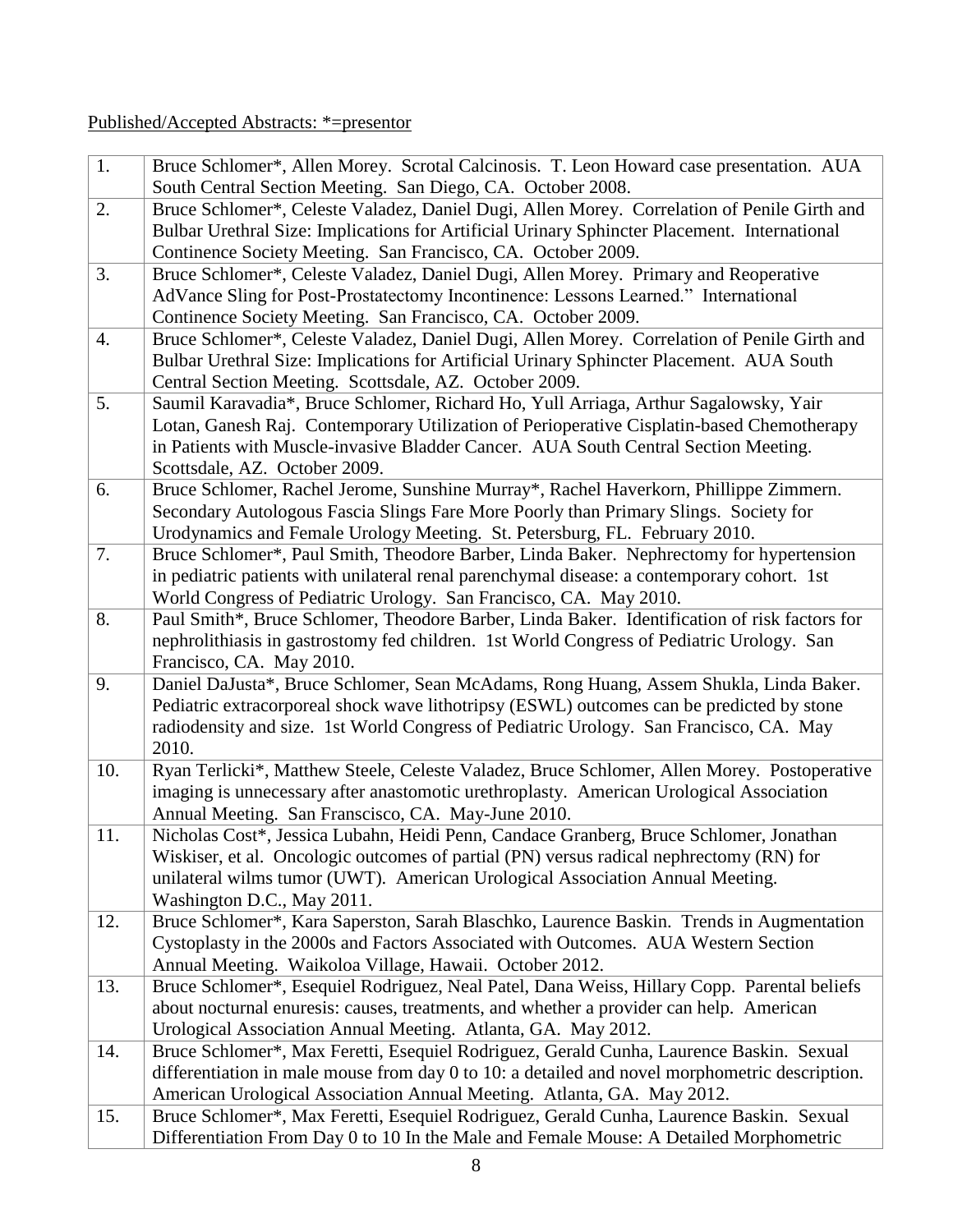|     | Description. American Academy of Pediatrics Annual Meeting. New Orleans, LA. October,<br>2012.                                                                                                                                                                                                                                      |
|-----|-------------------------------------------------------------------------------------------------------------------------------------------------------------------------------------------------------------------------------------------------------------------------------------------------------------------------------------|
| 16. | Bruce Schlomer*, Kara Saperston, Laurence Baskin. Epidemiology of Pediatric Admissions for<br>Epididymitis in the United States: Is Underlying Urologic Diagnosis Associated with Adverse<br>Outcomes? European Society of Pediatric Urology Annual Meeting. Genoa, Italy. April, 2013.                                             |
| 17. | Bruce Schlomer*, Kara Saperston, Laurence Baskin. National Trends in Augmentation<br>Cystoplasties in the 2000s and Factors Associated with Outcomes. European Society of<br>Pediatric Urology Annual Meeting. Genoa, Italy. April, 2013.                                                                                           |
| 18. | Bruce Schlomer*, Kara Saperston, Hillary Copp. Cumulative Incidence of Complications and<br>Urologic Procedures After Augmentation Cystoplasty in Children. American Urological<br>Association Annual Meeting. San Diego, CA. May, 2013.                                                                                            |
| 19. | Bruce Schlomer*, Laurence Baskin, Hillary Copp, Benjamin Breyer, Michael DiSandro. Do<br>adult men with untreated hypospadias have any adverse outcomes? A pilot study using a<br>Facebook advertised survey. Pediatric Urology Fall Congress. Las Vegas, NV. September,<br>2013.                                                   |
| 20. | Bruce Schlomer*, Melise Keays, Gwen Grimsby, Candace Granberg, Daniel DaJusta, et al.<br>Trans-scrotal Near Infrared Spectroscopy in the Emergency Department to Diagnose Testicular<br>Torsion in Pediatric Patients Presenting with Acute Scrotum. American Urological Association<br>Annual Meeting. New Orleans, LA. May, 2015. |
| 21. | Lauren Ostrov*, Gwen Grimsby, Vani Menon, Melise Keays, Kunj Sheth, Bruce Schlomer, et<br>al. The Effect of Race and Skin Color on Near-Infrared Spectroscopy Readings in Pediatric<br>Patients with Unilateral Acute Scrotum. American Urological Association Annual Meeting.<br>New Orleans, LA. May, 2015.                       |
| 22. | Kunj Sheth*, Melise Keays, Gwen Grimsby, Candace Granberg, Daniel DaJusta, Lauren<br>Ostrov, Bruce Schlomer, et al. Does Near Infrared Spectroscopy improve TWIST score in the<br>diagnosis of testicular torsion? American Urological Association Annual Meeting. New<br>Orleans, LA. May, 2015.                                   |

# Case Reports

| <u>.</u> |  |
|----------|--|
|          |  |
| . .      |  |

# Letters to the Editor

# Proceedings of Meetings

# Clinical Practice Guidelines

|  | $\sim$ |
|--|--------|